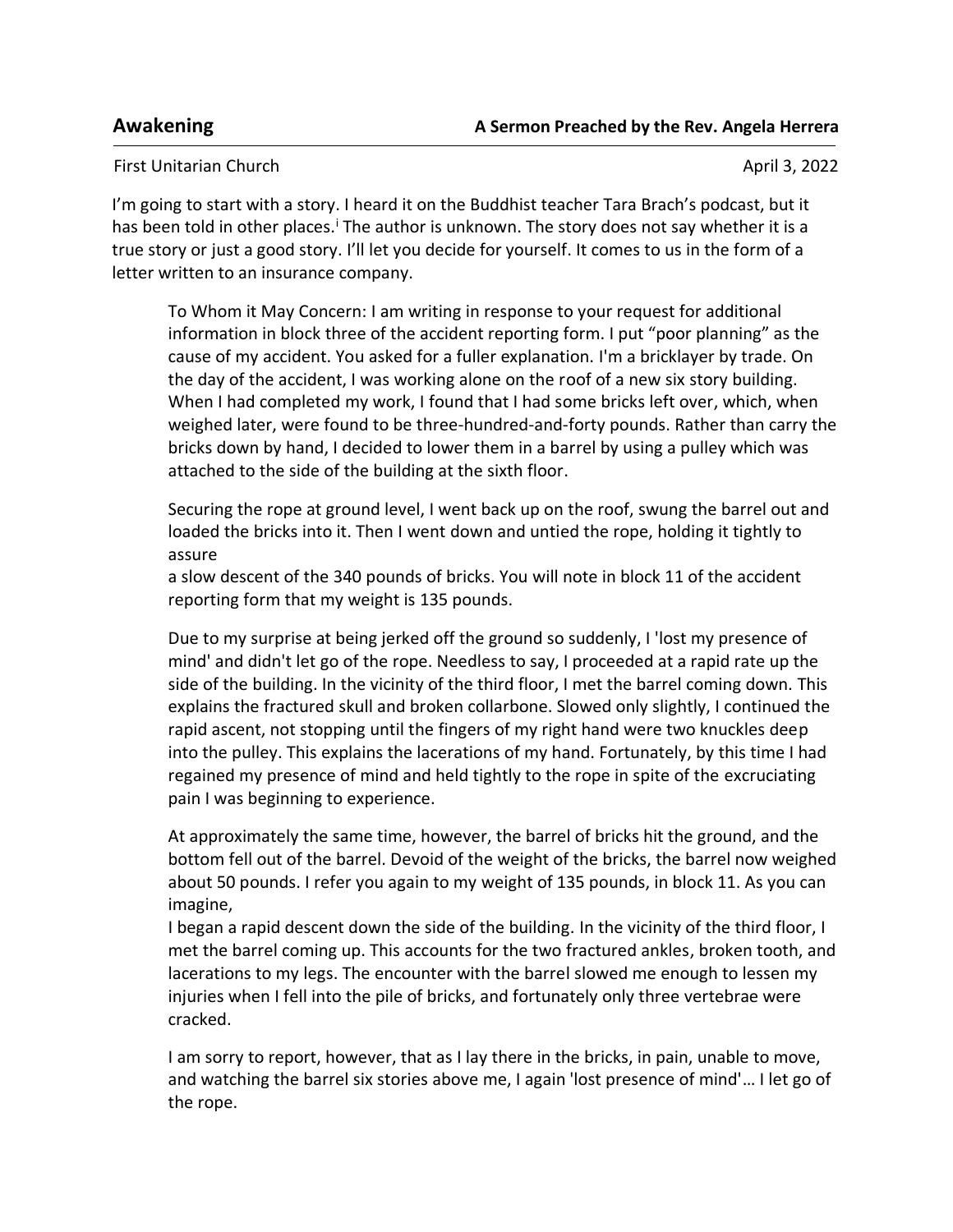The title of this story is "knowing when to let go."

Is it a true story? Fiction? I'll tell you what. Sometimes a story is true without being factual. You know? It can impart truth, without having actually happened. Many of the world's sacred texts are just like that. Like the parables told by Jesus and the ones told about him. We're going to examine one of those on Easter Sunday.

What caught my attention in the bricklayer's story for today is the phrase, "I lost presence of mind." It's an interesting phrase. To be present is to be aware and intentional in our thoughts. Our brains are always working, but when we are operating without being aware of our thoughts, we do not have presence of mind. We are thinking *mindlessly*. The mind is defined as the element of a person that enables them to be aware of the world and their experiences, to think, and to feel; the faculty of consciousness *and* thought. (Italics mine).

A related concept is something called metacognition. The prefix meta means beyond, above, or at a higher level. Cognition is thinking. So metacognition is *beyond* merely *thinking*. Metacognition is awareness and understanding of one's own thought processes, and having a role in directing those processes. It is one of the defining features of human beings, metacognition. We may not be the only animals that can do it, but it's a very strong characteristic in humans.

In fact, metacognition is the reason church is a thing. We humans are self-aware, and that prompts us to wonder why we exist and what it all means. At church we contemplate those things. Which brings me to this month's theological theme: "awakening." Spiritually speaking, the opposite of being awake isn't being asleep. It's more like being in a trance. The difference between being awake or not is whether you are aware. Whether you have presence of mind. And not just whether you have it or not, but the degree to which you have it. We can be more or less aware, more or less awake. It's more like a dimmer switch than an on/off switch.

When we go through life not very awake, we miss out on some of the best things in life. And yet it's very easy for us to slip into a kind of trance. If we don't intentionally work at being awake, having awareness of our own thoughts, a state of mindlessness sneaks in. One common trance we humans find ourselves in is what I'll call the Trance of No Wonder. In that trance, our minds experience life without noticing how awe-inspiring it is. When humans are children, we are absolutely wired for wonder. Remember how amazing things were when you were little? A flower in the sidewalk crack! A wriggly worm! All the things you can draw with of a box of crayons! Ice cream that comes out of a machine!

As we grow older though, our attention shifts to the tasks of living—to work and other responsibilities. And now there is a whole attention economy—there is profit to be made from our attention. So advertisements and social media and all that kind of thing clamor for it. Especially when we are tired from the tasks (and stress) of living, it's tempting to give in and give our minds over, engaging mindlessly. I know I'm not the only one who has ever thought, "I should get off Instagram," and then kept scrolling and scrolling without getting anything meaningful out of it… It's not that it's inherently bad, it's just hard to keep your metacognition turned on. Hard to maintain awareness of our own thoughts when we are doing that. We are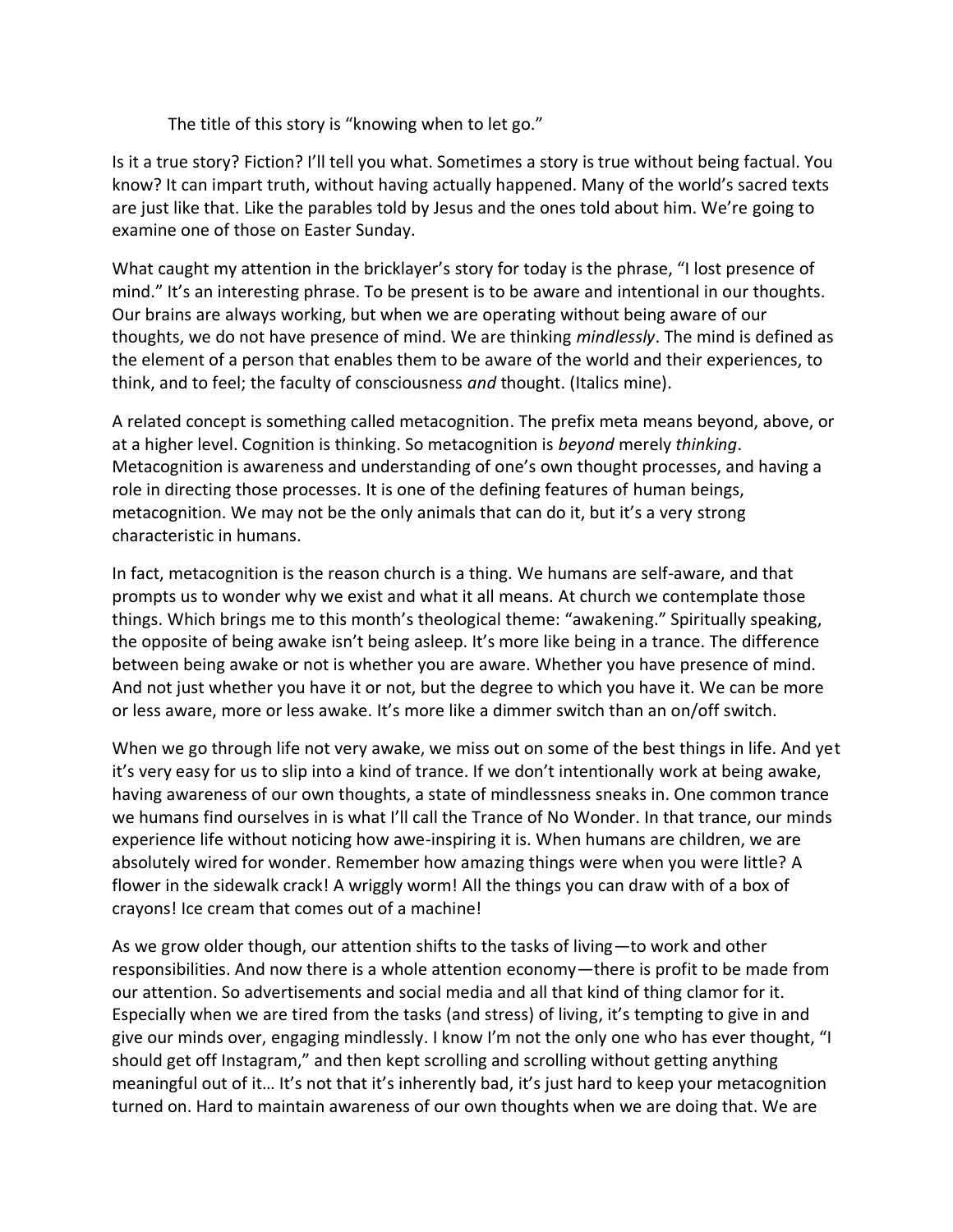deep in the Trance of No Wonder. When we awaken, we might choose to do less of that, and more of the things that are enlivening, or even wonderful.

Another thing that happens when we go through life without being very awake, is that we may find ourselves operating from beliefs and thoughts that don't serve us very well.

In the Trance of Unworthiness, we live as though we are not enough. We suspect we are deeply flawed, and therefore unworthy of belonging, of healthy love, of pleasure, rest, and play. Maybe we come to believe this untrue thing because the people who raised us communicated to us that we were unacceptable to them. Or maybe we have a personality, body, or brain that is not well understood or are not valued by the cultures in which we live. It takes a lot of mindfulness, a lot of consciously thinking, to avoid or awaken from that trance.

There are trances of powerlessness, of fear, of scarcity, of independence (in which we do not acknowledge how interdependent we are), and of dependence (in which we hold others responsible for our happiness, and blame others for our unhappiness). There are lots of trances we can find ourselves in.

In the mental health field, therapists help people become aware of something called cognitive distortions. I think these are also a result of not being aware enough of our own thinking. I'll share some examples with you. See if you recognize any in yourself. They are very common.

Black and White Thinking: this is when a person sees things in terms of either/or. A thing or a person is good or bad. Right or wrong. If you hear yourself using words like: always, never, perfect, or impossible, ask yourself whether you're missing some nuance or opportunities. Those words are favorites in black and white thinking.

Personalization is another cognitive distortion. That's when we automatically take things personally. For example, if I go to shake Bob's or Matt's hand in the receiving line, and as I talk to them I notice them looking at the rest of the line, and I assume it's because they don't want to talk to me, that would be personalization. Maybe they don't want to talk to me, or they might just be trying to keep an eye on the room because they are in charge and that's part of their job.

Catastrophizing. Anybody do that? When you dwell on the worst outcome, and maybe even assume it will happen? Oh Mylanta. My car is making a funny noise. It's probably going to need a new engine. That's going to cost thousands of dollars. I'll have to get a second job. That means I can't go on the camping trip with friends. I'll probably lose all my friends, working so many hours!

Woo… slow your roll! Right? It's probably just your spark plug. Check to see if it came loose from the distributor. Or, it's probably just a coil pack. Try resetting the ignition system through your diagnostics port.

I'm just kidding. I don't know anything about that stuff. It could have been a bird strike for all I know. But for heaven's sake, stop catastrophizing.